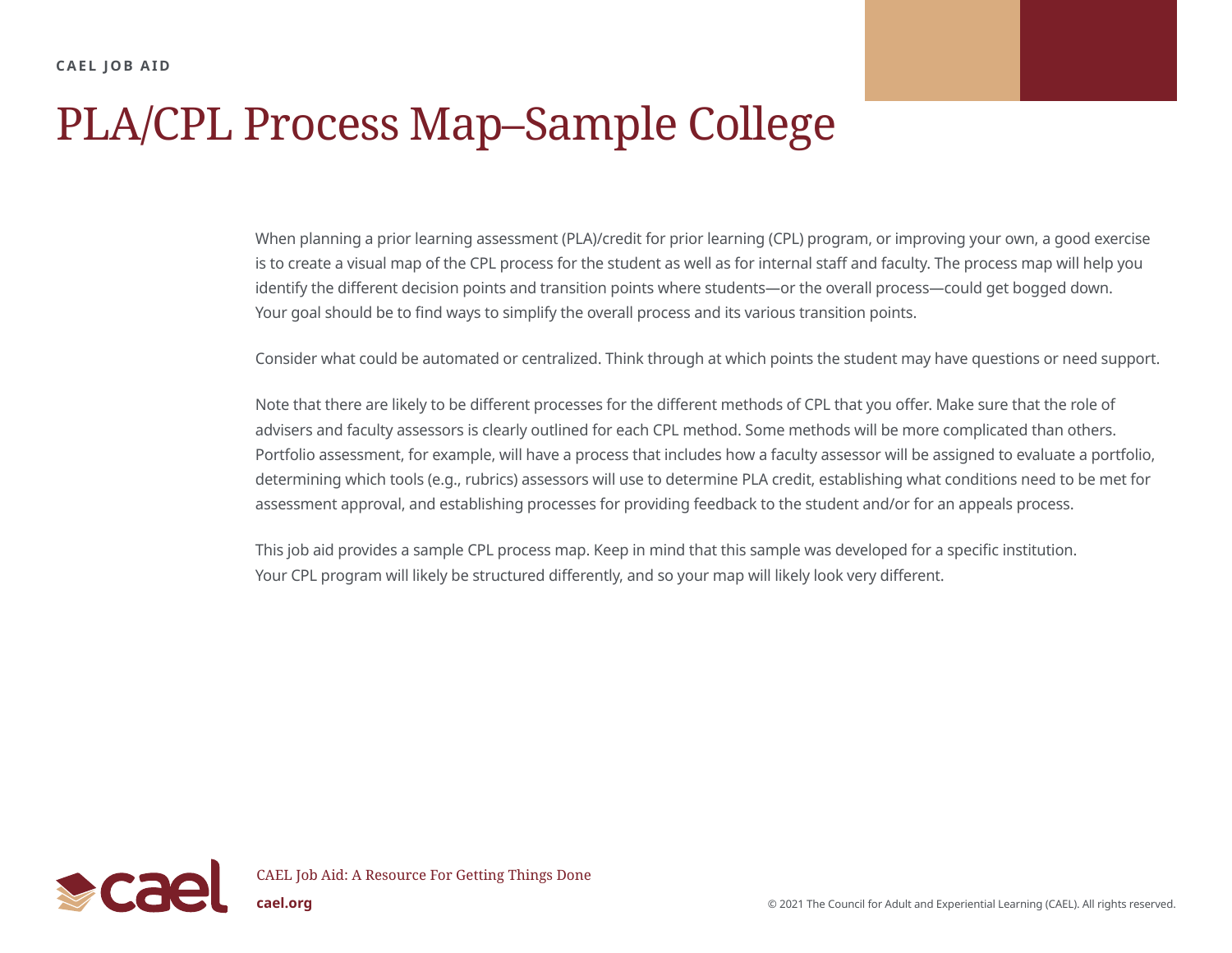**CAEL JOB AID**

## PLA/CPL Process Map–Sample College



![](_page_1_Picture_3.jpeg)

CAEL Job Aid: A Resource For Getting Things Done

**[cael.org](http://www.cael.org) caeler and Experiential Learning (CAEL).** All rights reserved.